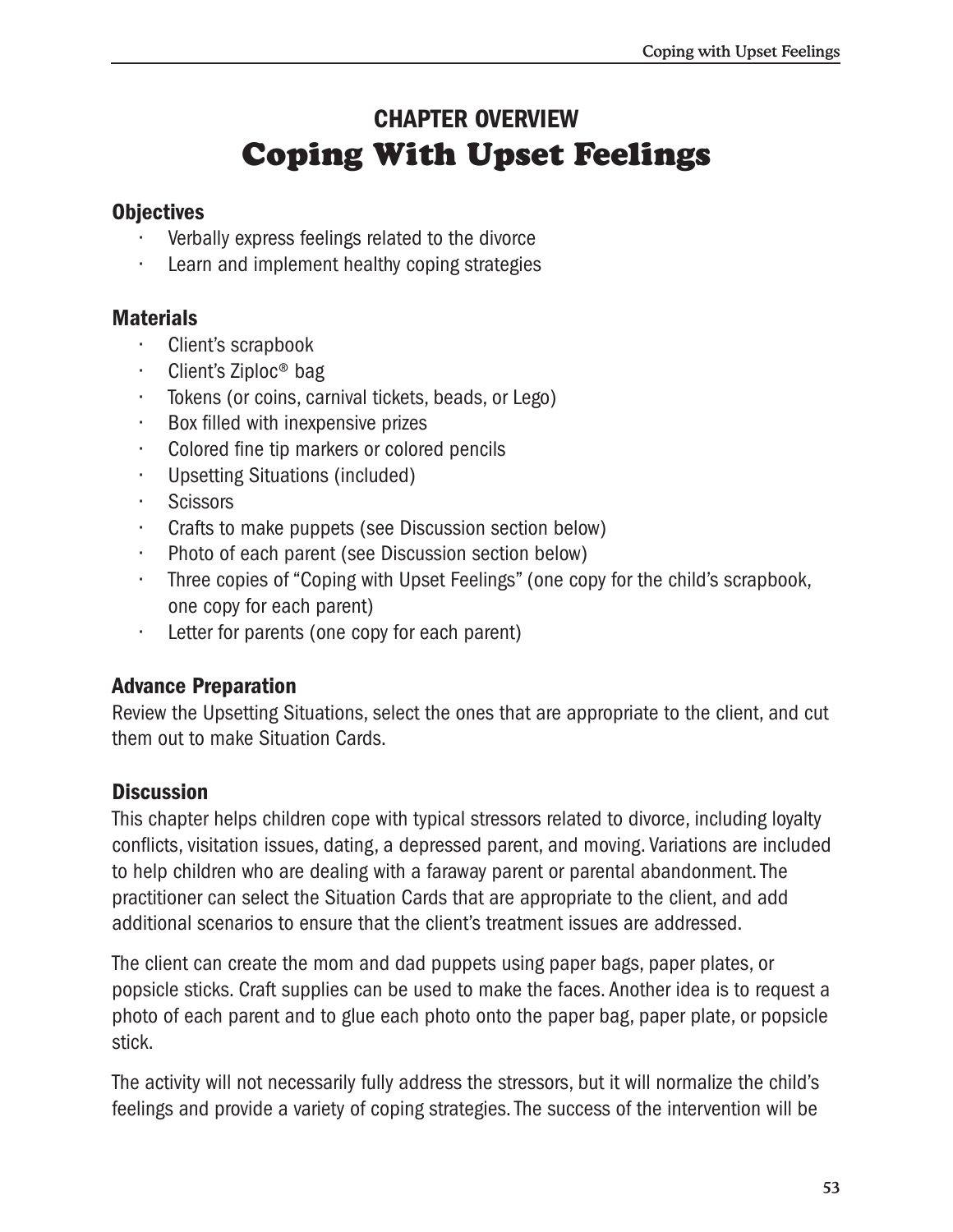greatly enhanced by engaging the parents in the treatment process, and helping them to adhere to the tips outlined in the letter for parents.

If a parent has moved a considerable distance away but still maintains contact with his child, the practitioner can try to contact the faraway parent via phone, email, Skype, or another video-calling software and engage that parent in the treatment process. The parent can be provided with guidance on ways he can maintain strong relationships with his child from long distances.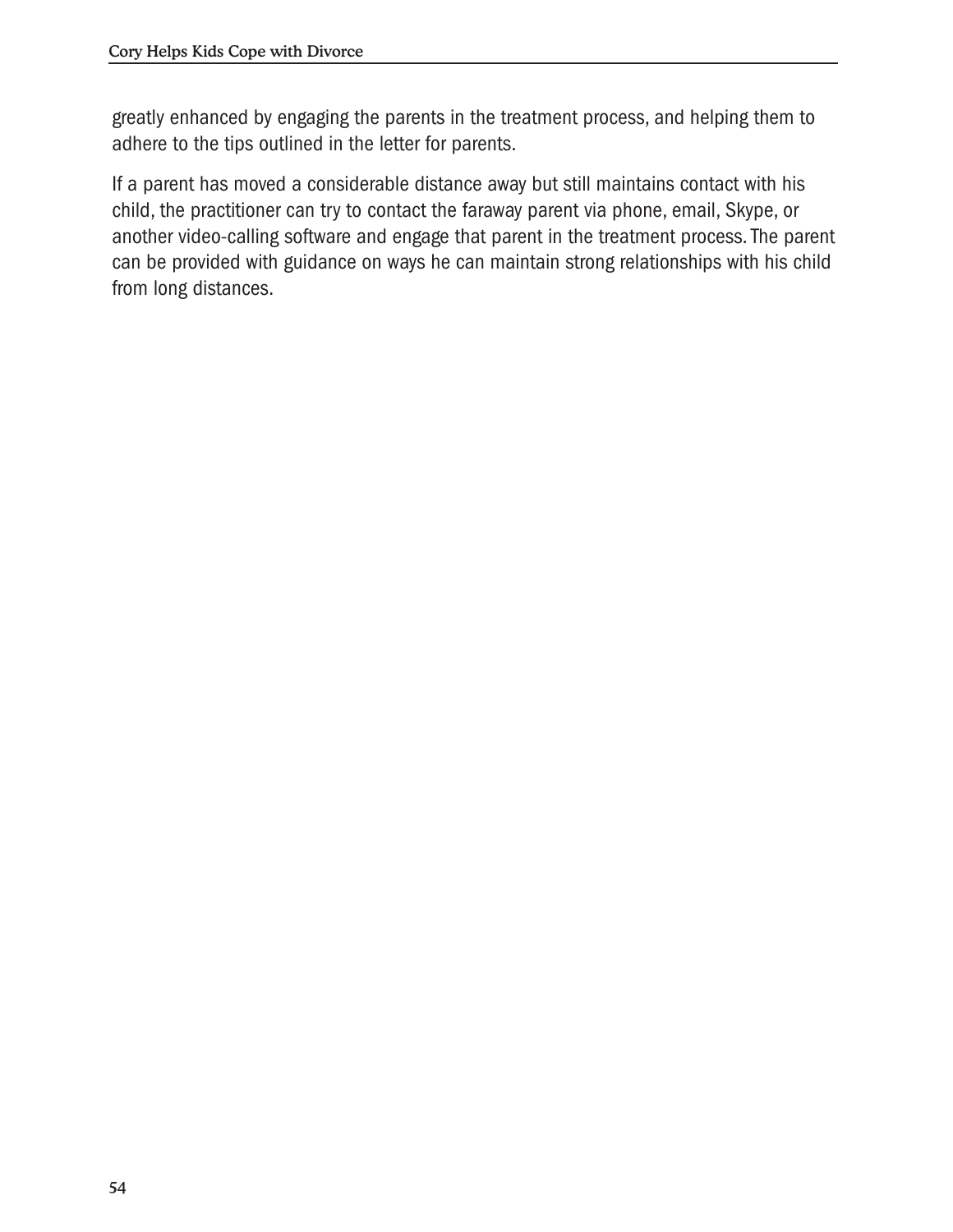# Coping With Upset Feelings

**Welcome back to the story! Today we're going to talk about what to do with upset feelings. Banana said, "When parents are divorced, things happen that can make kids feel sad, angry, bad, worried, or confused. But you can learn ways to feel better when you have upset feelings. We're going to make mom and dad puppets. Then we will use these puppets to help you feel better when you are upset."**

You can make mom and dad puppets too and then use the puppets to help you feel better when you are upset. First, make two puppets: Make a mom and a dad puppet.

Next, your therapist will read some situations and you will use the mom and dad puppets to help you with upset feelings.

**After they did the activity with the mom and dad puppets, Cory felt much better. Banana reminded Cory, "Your mom and dad love you very much. They want you to be happy. They want you to know that your feelings are most important. So you can talk to your mom and dad about your feelings, problems, and worries. They will try their best to help you feel better!"**

Can Cory talk to Mom and Dad about feelings, problems, and worries?

Can you talk to your mom and dad about your feelings, problems, and worries?

Have the mom and dad puppets say to you: "You can talk to us about your feelings, problems, and worries. We will try our best to help you feel better!"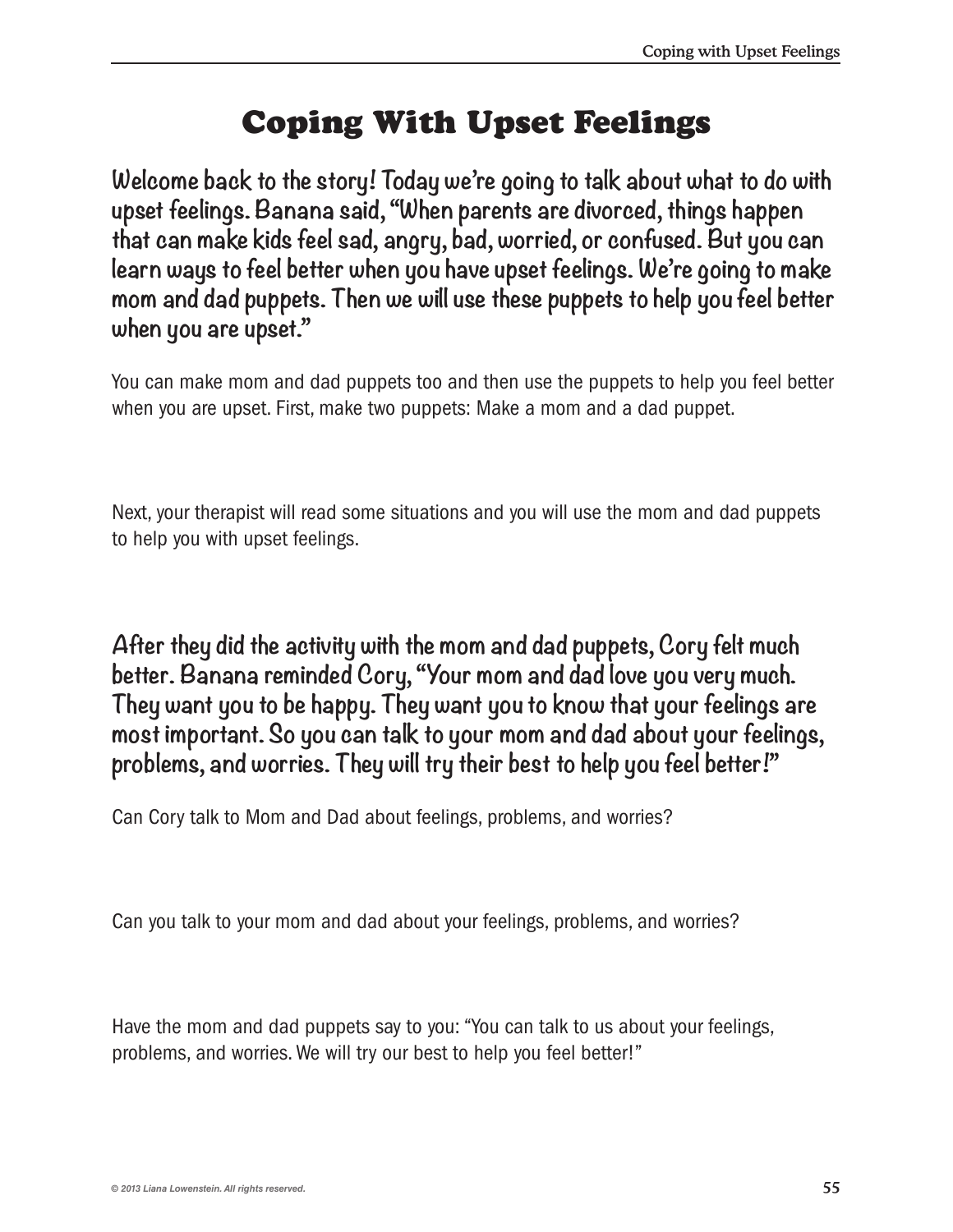# Upsetting Situations

When you do something fun with Dad, you are excited to tell Mom all about it. But you are worried that telling Mom will make her upset. When you do something fun with Mom, you are excited to tell Dad all about it. But you are worried that telling Dad will make him upset.

It's important for you to know: It's okay to have fun with Mom and Dad. It's okay to tell Mom you had fun with Dad. It's okay to tell Dad you had fun with Mom. You can talk to Mom and Dad about whatever you are feeling. Your feelings are most important!

# Have the mom and dad puppets say to you:

You can talk to us about fun times you have.

When you are with Mom, you miss Dad. You are afraid to tell Mom you miss Dad. When you are with Dad, you miss Mom. You are afraid to tell Dad you miss Mom.

It's important for you to know: It's normal and okay to miss Dad when you are not with him. It's normal and okay to miss Mom when you are not with her. You can tell Mom when you miss Dad. You can tell Dad when you miss Mom. You can talk to Mom and Dad about whatever you are feeling. Your feelings are most important!

## Have the mom and dad puppets say to you:

You can talk to us about whatever you are feeling. We will try to help you feel better.

It's picture day at school. Mom wants you to wear the sweater she bought you. Dad wants you to wear the sweater he bought you. You are worried if you wear the sweater Mom bought you then Dad will be upset. You are worried if you wear the sweater Dad bought you then Mom will be upset.

It's important for you to know: You don't have to worry about upsetting Mom or Dad. You can do what makes you feel happy.

# Have the mom and dad puppets say to you:

You get to choose which sweater to wear. Your feelings are most important!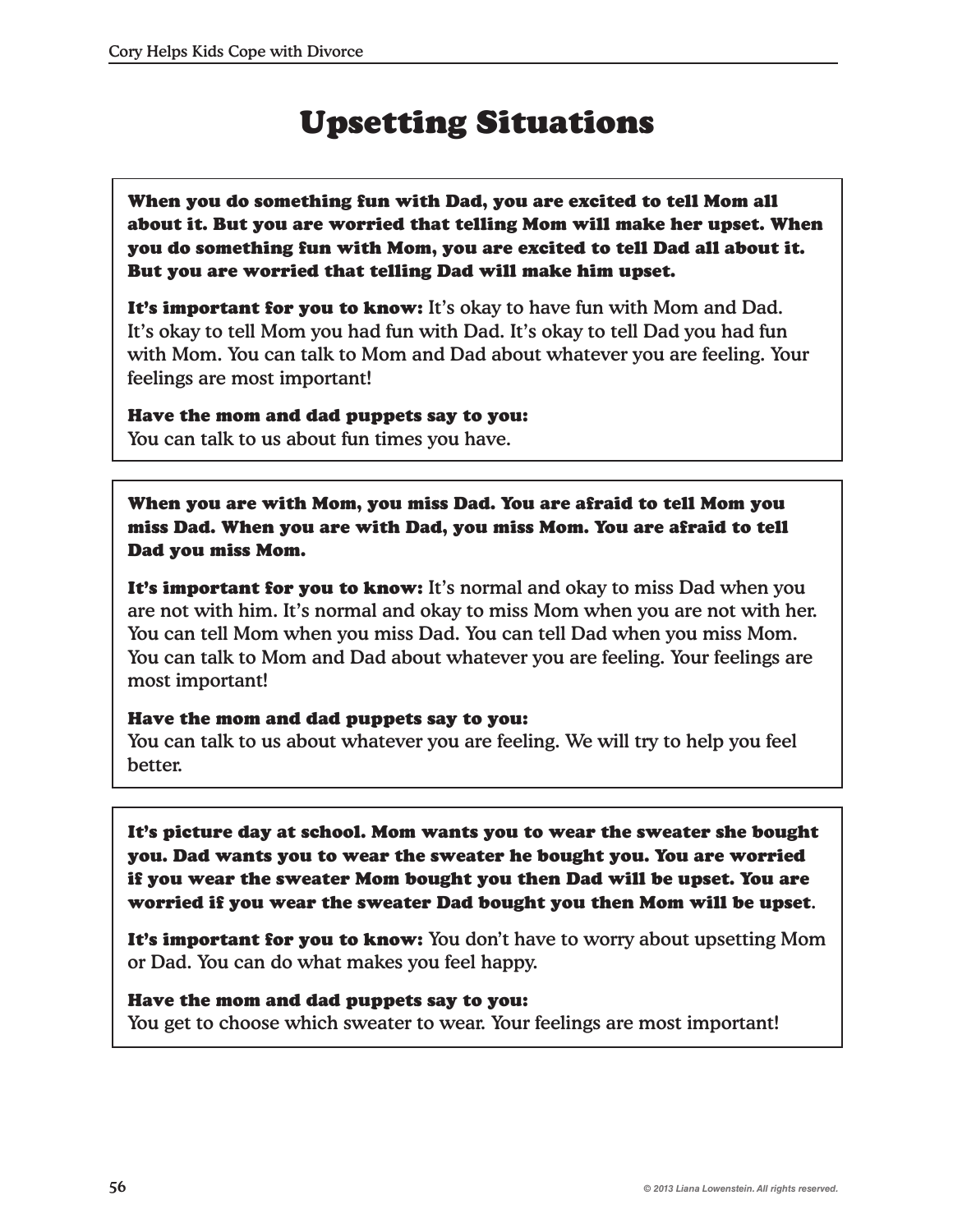# Mom tells you the divorce is Dad's fault. Dad tells you the divorce is Mom's fault. This makes you feel upset and confused.

It's important for you to know: The divorce is not Mom's fault or Dad's fault. Lots of things happened when Mom and Dad were married that made them both feel unhappy being together. Mom and Dad got a divorce because they decided they couldn't be happy together.

## Have the mom and dad puppets say to you:

You don't have to pick sides and blame Mom or Dad for the divorce. You can have happy, loving feelings for us both!

# Mom says mean things about Dad. This makes you feel sad, scared, and angry.

It's important for you to know: People may say mean things when they are angry but they can learn better ways to handle angry feelings.

## Have the mom puppet say to you:

Sometimes I say mean things about Dad when I feel angry. I am so sorry that this upsets you. I am working on handling my angry feelings in a better way.

# Dad says mean things about Mom. This makes you feel sad, scared, and angry.

It's important for you to know: People may say mean things when they are angry but they can learn better ways to handle angry feelings.

## Have the dad puppet say to you:

Sometimes I say mean things about Mom when I feel angry. I am so sorry that this upsets you. I am working on handling my angry feelings in a better way.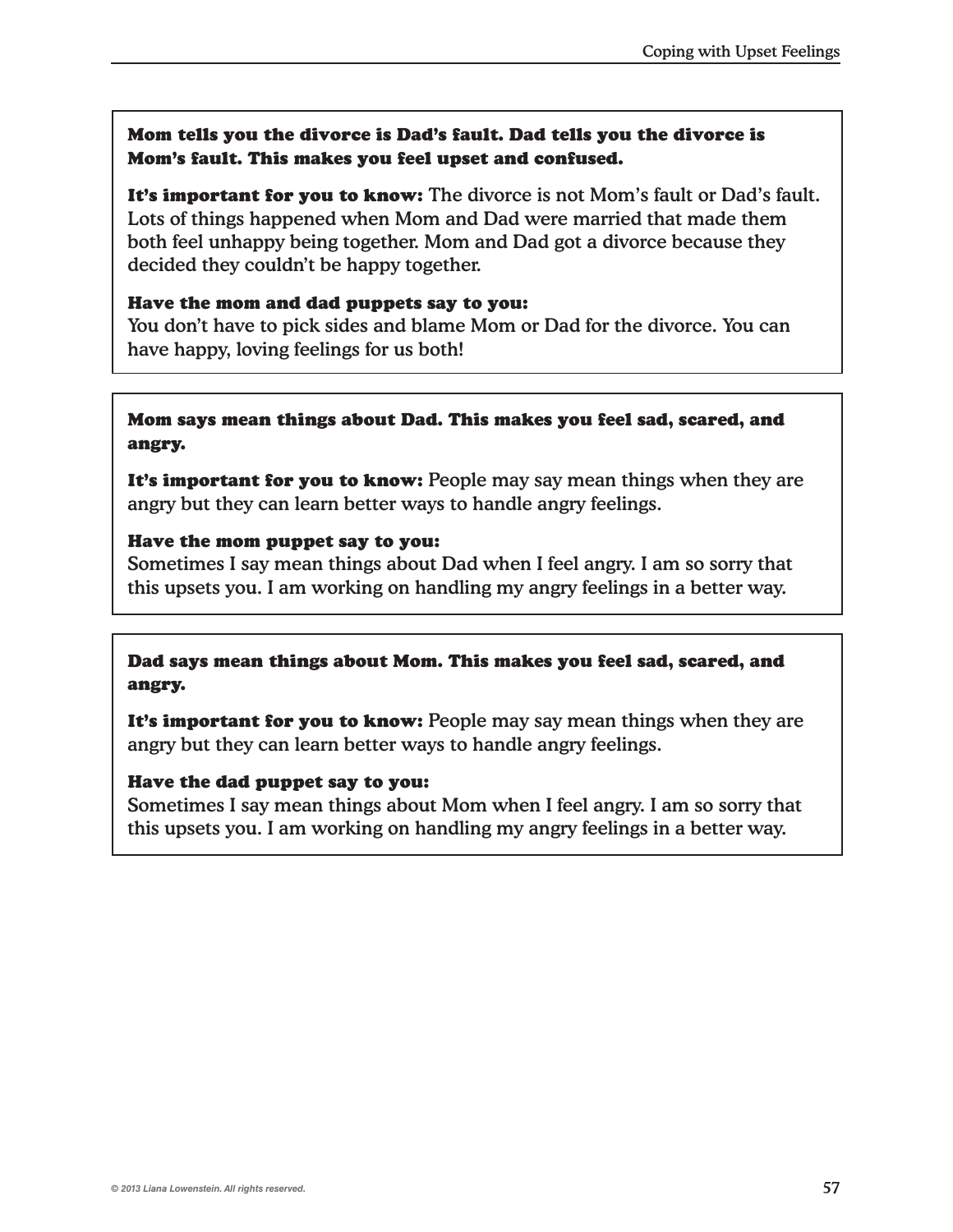Mom says she wants you to live with her. Dad says he wants you to live with him. You love Mom and Dad and you want to spend time with each of them.

It's important for you to know: You can love Mom and Dad and spend time with each of them. You don't have to pick one parent to love. The adults will decide what is best for you, and how much time you will spend with each parent.

## Have the mom and dad puppets say to you:

You can love us both. We will make sure you get to spend time with each of us.

## Dad doesn't show up for a visit. This makes you feel sad and angry.

It's important for you to know: Even if Dad misses a visit, he still loves you very much.

## Have the dad puppet say to you:

I am so sorry that I missed our special time together. I love you very much and I am excited to see you soon.

#### Mom doesn't show up for a visit. This makes you feel sad and angry.

It's important for you to know: Even if Mom misses a visit, she still loves you very much.

## Have the mom puppet say to you:

I am so sorry that I missed our special time together. I love you very much and I am excited to see you soon.

Mom has a new friend. She spends lots of time with this new friend. You feel upset when Mom spends time with this new friend instead of playing with you.

It's important for you to know: Even when Mom spends time with her friends, you are still the most important person to Mom. You can talk to Mom about your upset feelings.

#### Have the mom puppet say to you:

You are the most important person to me. We will still spend lots of time together.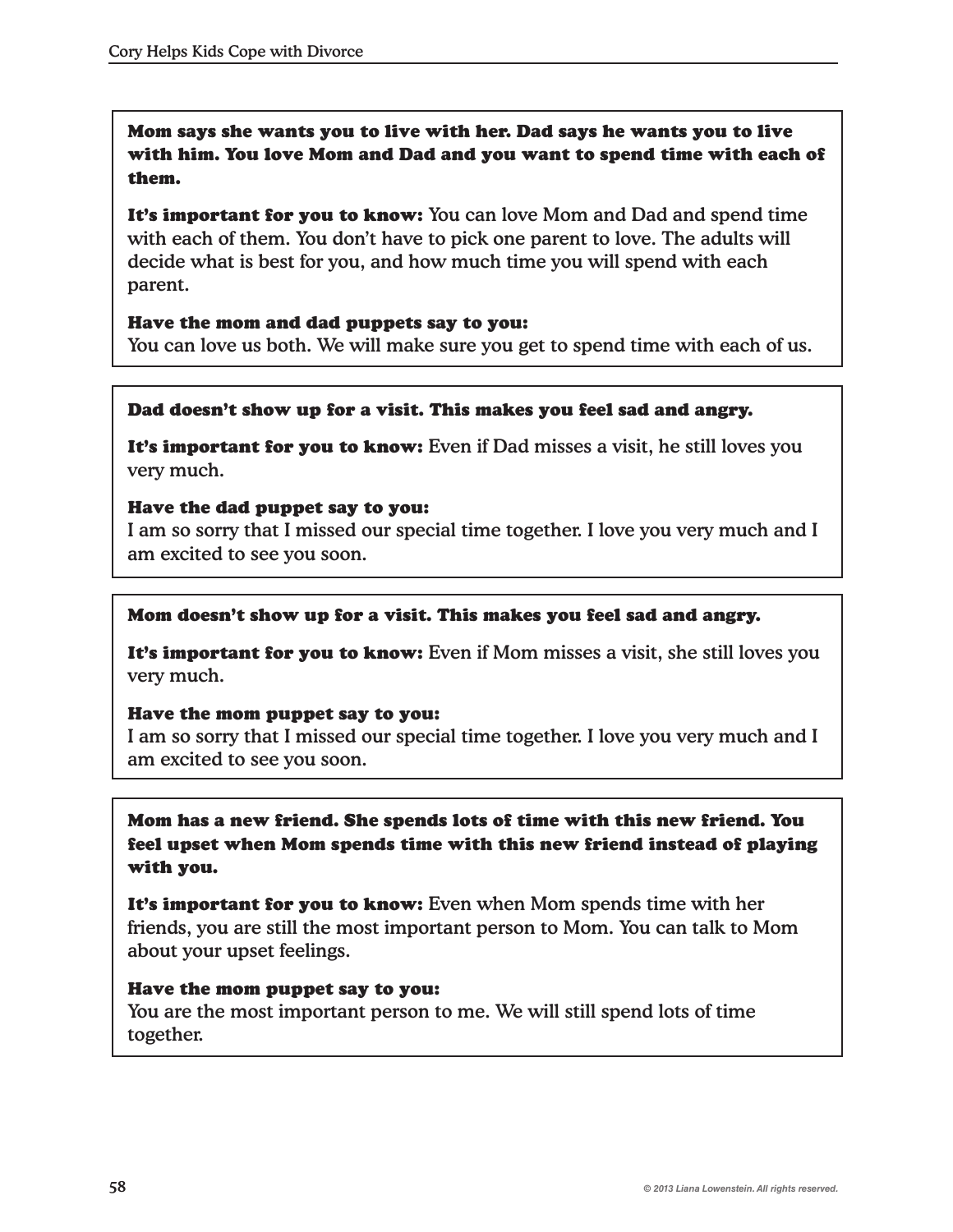Dad has a new friend. He spends lots of time with this new friend. You feel upset when Dad spends time with this new friend instead of playing with you.

It's important for you to know: Even when Dad spends time with his friends, you are still the most important person to Dad. You can talk to Dad about your upset feelings.

#### Have the dad puppet say to you:

You are the most important person to me. We will still spend lots of time together.

## Dad feels sad. Dad cries a lot. You feel upset and worried when Dad is so sad.

It's important for you to know: Dad is sad about the divorce. But even when Dad is sad, he can still take good care of you. Even when Dad is sad, you can still talk to him about your feelings.

## Have the dad puppet say to you:

Even when I am sad, I am okay and I can still take good care of you.

#### Have the dad puppet say to you:

Even when I am sad, you can talk to me about whatever you are feeling.

# Mom feels sad. Mom cries a lot. You feel upset and worried when Mom is so sad.

It's important for you to know: Mom is sad about the divorce. But even when Mom is sad, she can still take good care of you. Even when Mom is sad, you can still talk to her about your feelings.

#### Have the mom puppet say to you:

Even when I am sad, I am okay and I can still take good care of you.

## Have the mom puppet say to you:

Even when I am sad, you can talk to me about whatever you are feeling.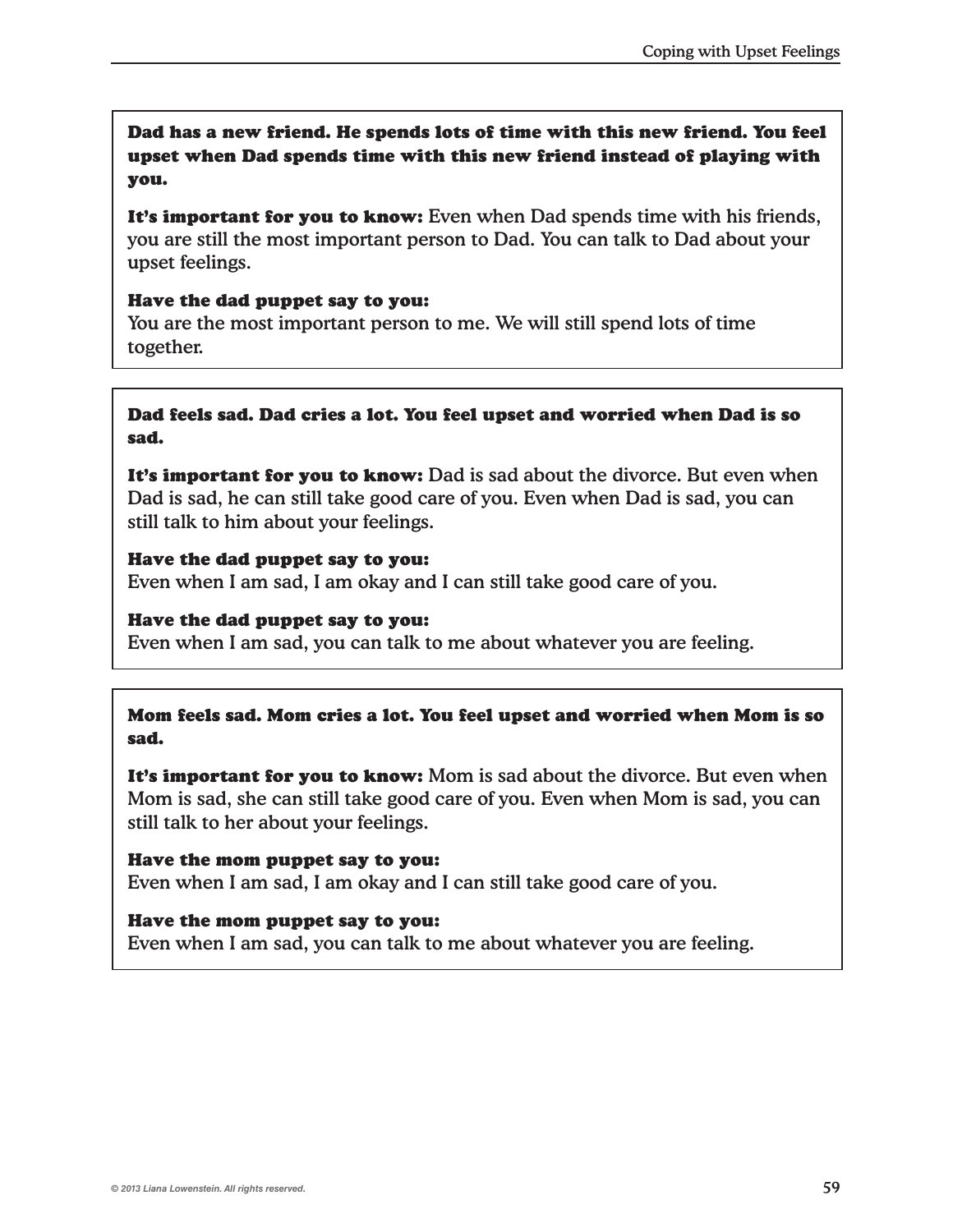# It's your birthday and you feel upset because you can't celebrate it with Mom and Dad together.

It's important for you to know: It's normal to feel sad that you can't celebrate your birthday with Mom and Dad together. But Mom and Dad can each do something special to make sure you have a happy birthday!

## Have the mom and dad puppets say to you:

We will do something special to help you have a happy birthday!

## You have to move to another home. This makes you feel worried and sad.

It's important for you to know: Moving can be hard, but your therapist will talk to your parents about ways to make it easier.

#### Have the mom and dad puppets say to you:

We will find ways to make it easier so you won't feel so sad and worried about moving.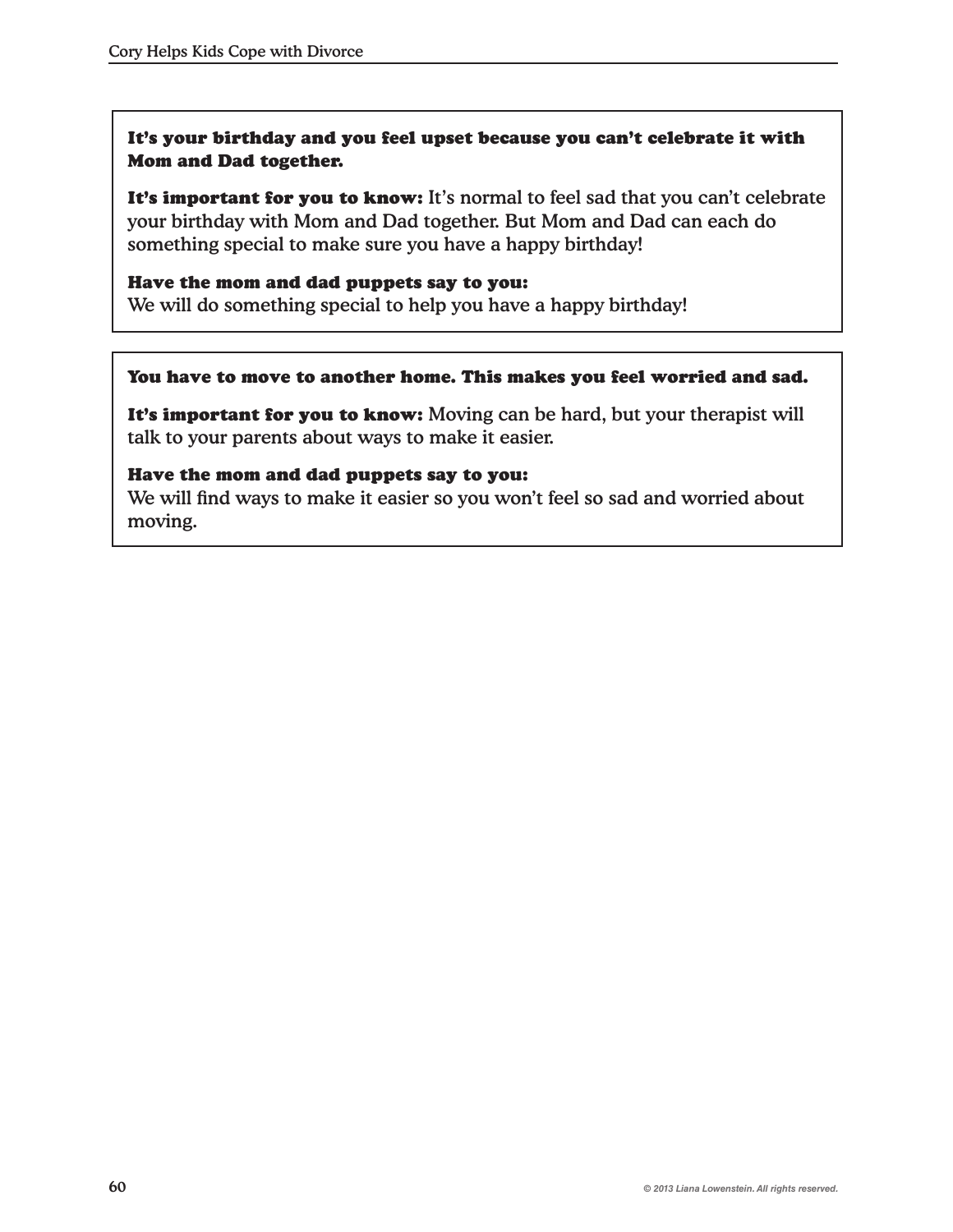Dear Parents,

This chapter will help your child cope with a number of stressors related to the divorce. However, the activity will not be particularly effective unless you commit to putting the emotional needs of your child first. Below are some suggestions on ways you can help your child. (Note: Not all the issues below will fit your particular situation, so please refer to the content that is appropriate to your family.)

# **Tips for Preventing Loyalty Conflicts**

Children in divorced families often feel caught in the middle. They may feel they have to take sides and love one parent more than the other. They may feel a need to put their own feelings and needs aside in order to please you. They may feel they have to keep secrets. This loyalty bind is emotionally damaging to children. The following are some suggestions from the book Making Divorce Easier on Your Child by Long and Forehand, and from the website www.UpToParents.org:

- Accept and encourage your child's love for the other parent. It is healthy and beneficial for your child to want to talk about and do things for his other parent; allow this to occur.
- Communicate positive feelings about the other parent. For example, once a week share with your child a good quality (or good memory) about the other parent. Or point out a positive quality your child gets from the other parent (e.g., "You have a beautiful smile, just like your dad" or "You have a great singing voice just like your  $mom$ ").
- Be aware of the subtle, nonverbal messages you convey that could make your child feel caught in a loyalty bind. For example, telling your child to call the other parent but then acting sad or aloof when your child makes the call. Send clear messages that support your child's relationship with the other parent, for example, say, "I want you to talk to Dad/Mom. He/she loves you so much and wants to spend time with you." Make sure your tone of voice and body language send the appropriate signals.
- Don't make your child keep secrets from the other parent or lie for you.
- Don't talk to your child about adult issues such as money problems, child support, and court battles.
- Separate your feelings for the other parent from your child's feelings for the other parent. This may be difficult, but it is an important aspect of how you can help your child adjust to the divorce in a healthy way.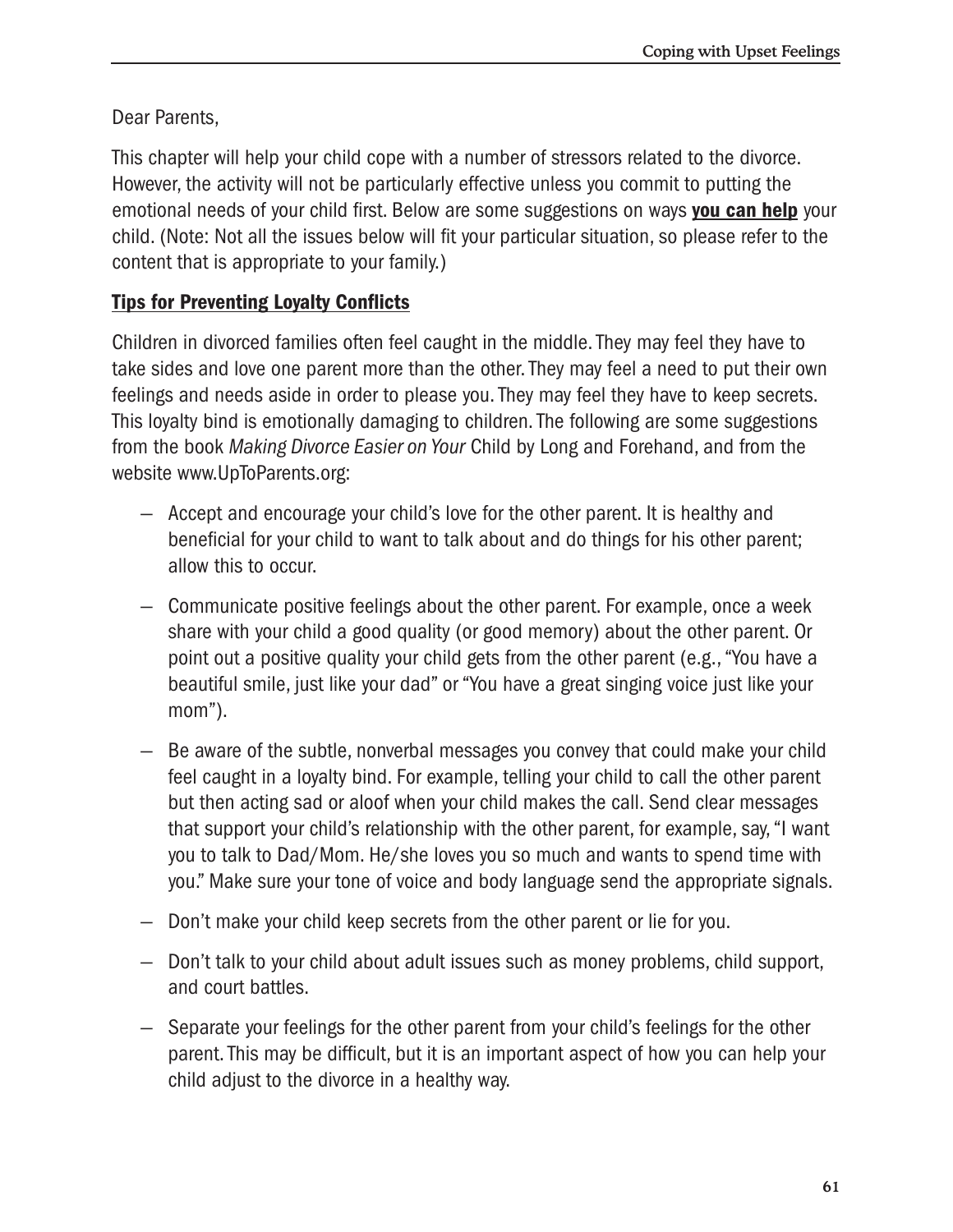- Encourage and support regular contact between your child and his other parent, and help your child express his love for the other parent. For example, take your child to buy a birthday gift for the other parent, encourage your child to call the other parent with important news, buy a postcard for your child to send to the other parent when you are on vacation, etc.
- Celebrate what your child gets to do with the other parent. For example, say, "I know how excited you are that Dad is coaching your soccer team" or "You and Mom are going to have so much fun on this trip."
- Regularly talk about yourself and the other parent collectively. For example, say, "Dad/Mom and I were talking and saying how proud we are about the progress you have made in swim class."

You may feel you are already doing what is necessary and that the other parent is the one to blame for your child's loyalty binds. However, there are two sides to every pancake! You cannot control the other parent's behavior. You can only control your own behavior and do what is best for your child.

# **Tips for Helping Your Child Cope When You Start Dating**

Every child will react in his own way to a parent's dating after the divorce. However, below is some information about how children are typically affected by parental dating after divorce:

- When a parent begins dating, a child's hope that his parents will reunite is shattered.
- Children are likely to view a date/new partner as a threat to their own relationship with you. They may not voice this concern, either because they lack the cognitive skills to articulate their feelings or because they do not want to displease you.
- It is awkward for children to adjust to having an adult who is not their parent acting in a parenting role.
- Children may experience loyalty conflicts between biological parents and new partners.
- Children fear future rejection if the new relationship does not last.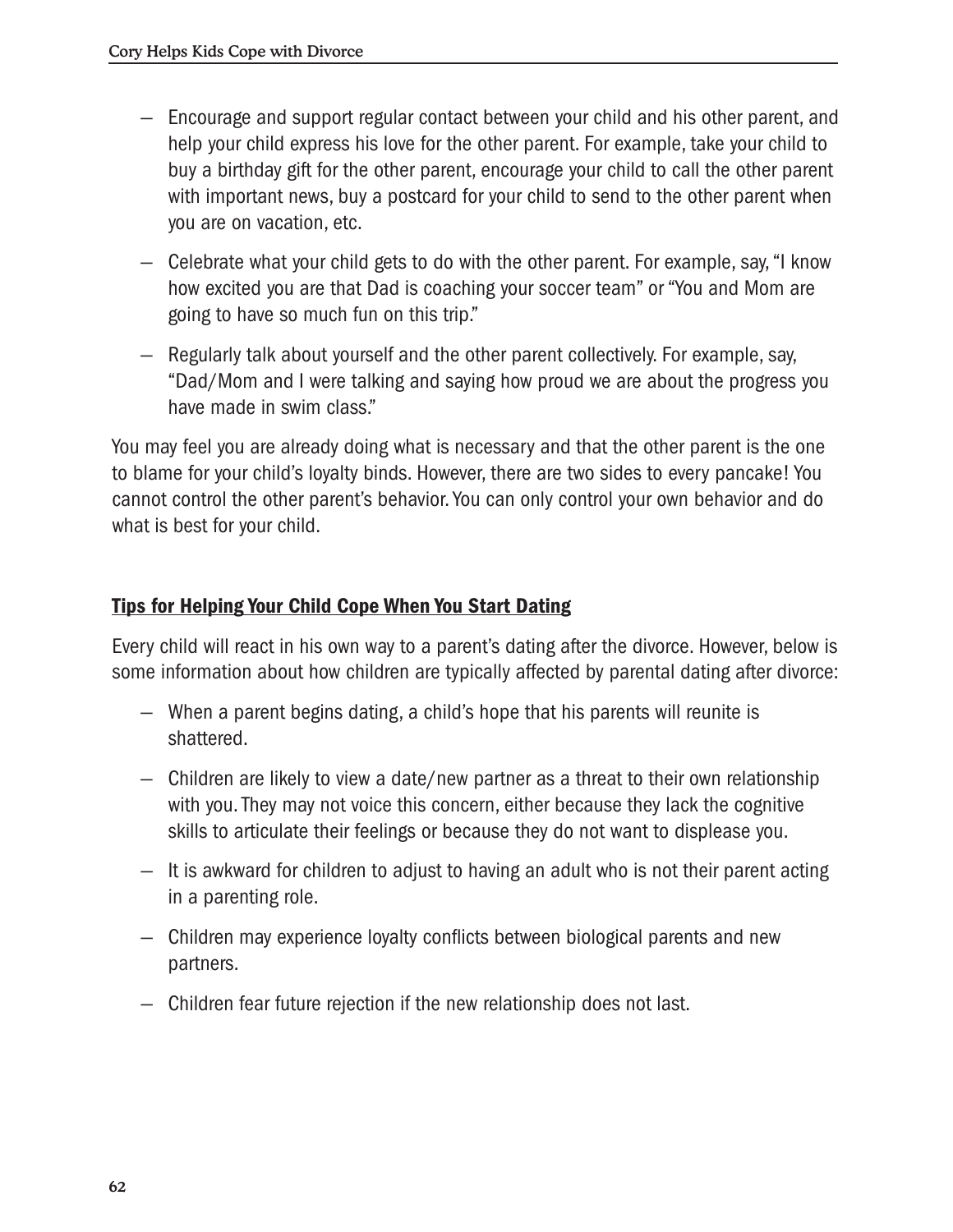On the other hand, parental dating after divorce can also offer benefits to children, such as:

- Happier parents mean better moods.
- A role model of a happy adult relationship.
- New people who care about them.

Below are some suggestions on how to help your child adjust to your dating:

- Keep your dating relationships private and away from your child until the relationship is serious. Only you can decide what "serious" means for you. What you should avoid, however, is introducing your child to every person you date after your divorce. If your child attaches to every person you date, he is likely to be hurt and experience loss each time the relationship does not work.
- Make sure the introduction of your new significant other takes place only after you have had a private conversation with your child about the relationship. For a younger child, you can refer to your partner as a "new friend." For example, "I have a new friend who would like to meet you. His/her name is \_\_\_\_. We're all going to go to the park tomorrow." It can be helpful to choose a setting where the focus will be on an activity, not "getting to know each other better."
- Demonstrate with words and action that a new love interest will not undermine your parent-child relationship. Don't allow dating to interfere with visitation schedules or normal child-parent activities. Maintain regular one-on-one time with your child when your new partner is not part of the action. Quality time with you tells your child he is important and that you are paying attention to his needs.
- Don't allow your date or new partner to discipline your child. Your child will respond to you better than your boyfriend/girlfriend. Until the new relationship has had time to become permanent, it is better that they do not have authority over your child.
- Encourage your child to express his feelings, but do not allow him to dictate the terms of your love life. Listen to your child and validate his feelings.
- You have no obligation to let the other parent know about your casual dates. You do need to let the other parent know when you introduce your child to someone with whom you are in a more serious relationship. This is common courtesy as well as safety. All parents want to know when their children are being exposed to other adults. The other parent may not like this person, but they do need to know that they are treating your child well.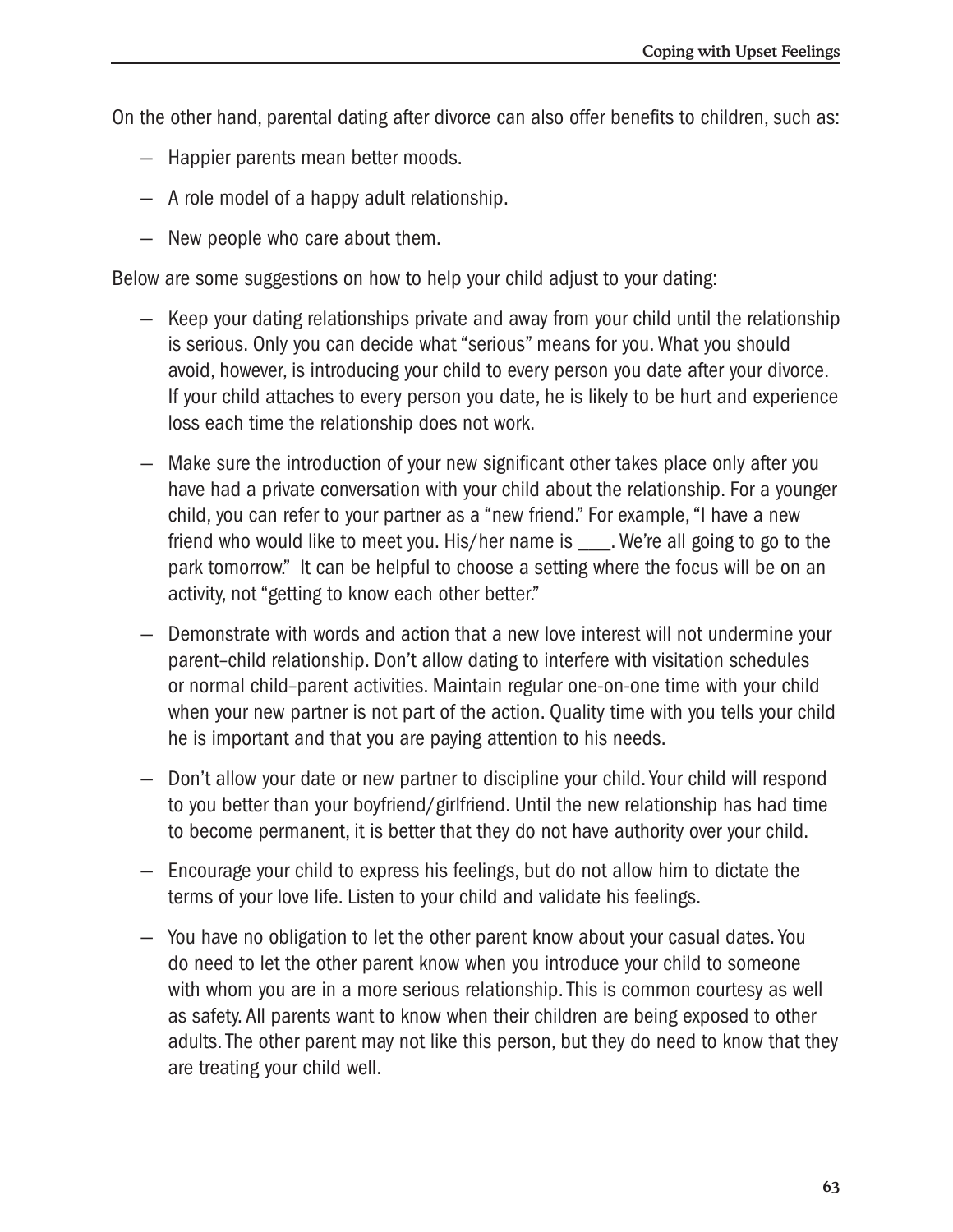If the proper groundwork is laid, and if the new boyfriend or girlfriend is really committed to you and accepting of your child, a positive relationship can develop between your child and your new partner.

# **Tips for Helping Your Child Cope with Moving**

Moving to a new community can be an exciting but sometimes difficult event for a child and a family. In divorced families, a move can be even more stressful if both parents are not in support of the idea. If the move becomes a source of conflict, it needs to be resolved in a way that does not drag your children into the middle. Ultimately, both of you play an important role in easing the transition for your children. Following is a guide for how parents can prepare children for a move and help them adjust to the changes:

- Timing the move is an important factor to consider. When circumstances allow for flexibility, it is better to avoid a move immediately following a divorce or midway through a school year. If there is little flexibility to time the move, the tips below will help ease the transition.
- Prepare your children by informing them early about the move. Children need time to get used to the idea. Provide age-appropriate information about the move and encourage any questions. Use storybooks to show what moving is and explain to them what will be happening. Answer questions honestly and be prepared for a variety of reactions.
- Many children will be anxious when they learn about the move because they may fear the unknown. If you are moving nearby, take your children to see the new home and neighborhood. Being able to visualize where they are going can help to relieve anxiety. If moving far away, try to gather information and images of the new destination—the town/city, house, school—to show your children. Find out what facilities and activities they can be involved in.
- Allow your children to make some choices for the new home, such as what color to paint their bedroom walls.
- Make a "packing date" where both you and your children spend time sorting and packing. Children will find it easier to do these tasks if the entire family is involved. Reward "packing dates" with pizza or movie nights.
- While packing up their things, explain what you are doing and that their toys are not being thrown out or taken away for long. It can be tempting to "clean house" and discard old toys and unused articles. But this should be done carefully; the loss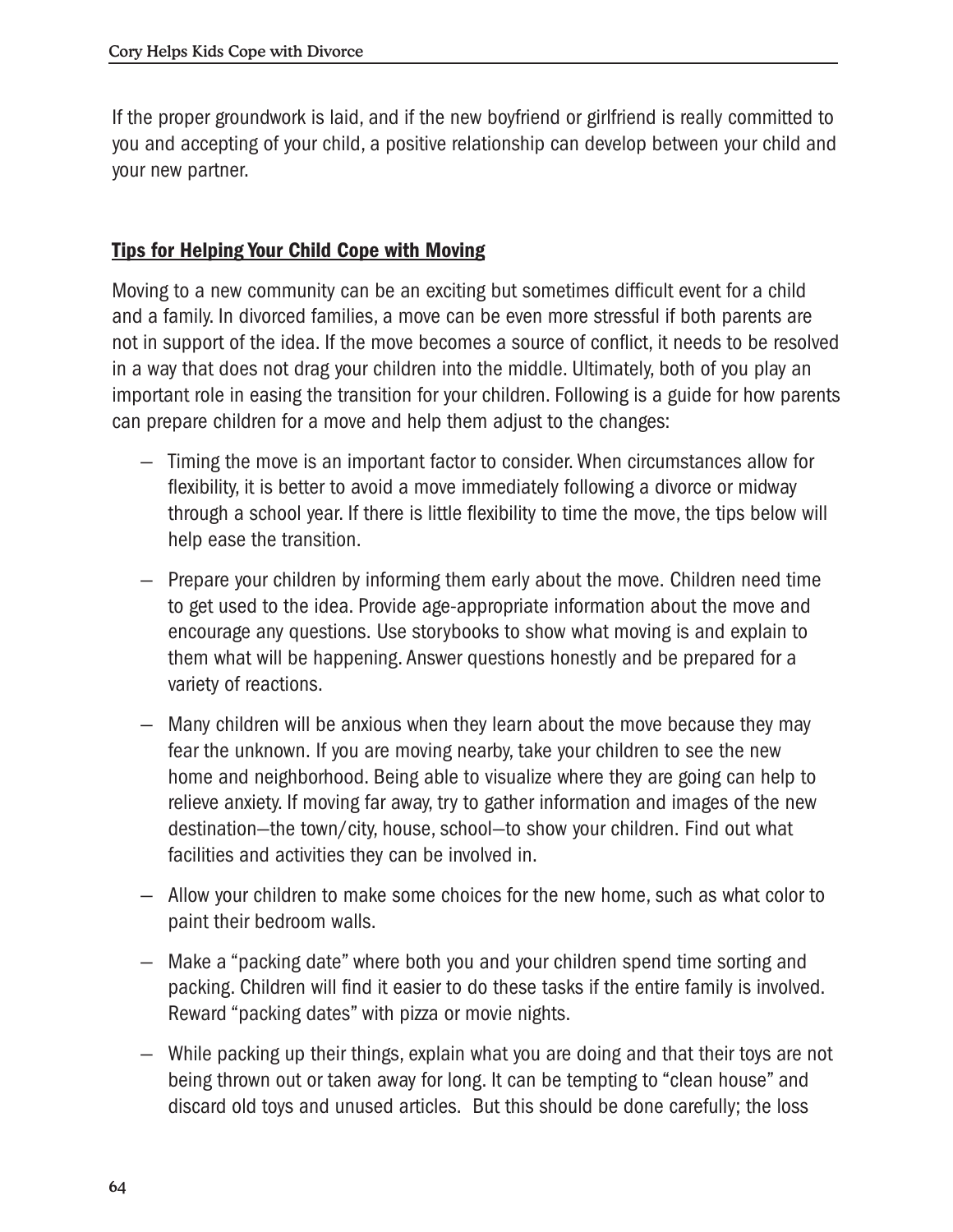of material things may overwhelm some children. Better to help them sort out the bulk of their things once they have moved to their new home and when they can feel more in control of their new environment.

- Explain to your children what will be missing in the new home, such as the couch from the living room. This will help them anticipate and adjust to the changes.
- Help your children to create an address book with contacts of friends, teachers, coaches, etc. Encourage your children to stay in touch, and assure them that their friends are just a mouse-click or postage stamp away.
- Help your children plan their goodbyes. Some may want a party while others prefer a special play date with one or two friends. Saying goodbye is an important step in the moving process.
- Together with your children, create a special box just for moving day essentials. It should include those items your children will need on the day of the move. It should also include a "Fun Bag" with some games and small toys to keep them busy on moving day. Allow your children to decorate the box.
- On moving day, put your children's furniture on the moving truck last so that it is first to unload. Try to get the children's rooms in order before the rest of the house. This will help orient them quickly to the new surroundings.
- Access religious and community organizations in your new neighborhood. They can provide a ready structure of activities, contacts, and resources for the whole family. If the family was involved with similar groups before, participating in such activities in the new location can increase feelings of familiarity.
- Encourage children to become involved in a club or sports team. This provides a ready-made group of peers on a regular basis. Parents can invite the group or team over for ice cream or pizza to help the children build new relationships. In this way parents can get to know parents of new peers.

When parents are sensitive to how moving can affect their children, they can make it a positive experience, enhancing children's emotional growth, adaptability, self-confidence, and social skills.

Attached is a copy of the chapter from today's session so you can better understand what was covered.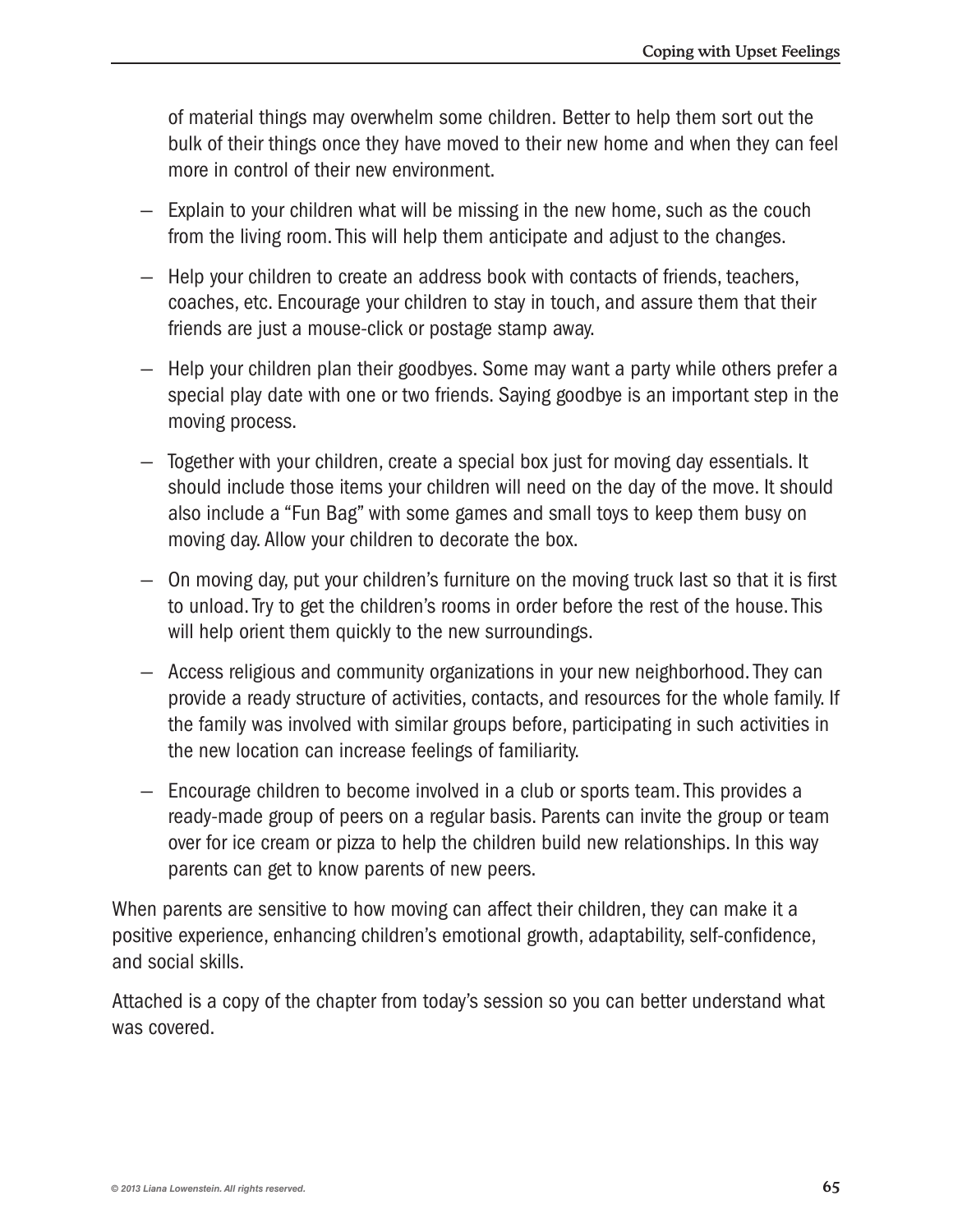# Upsetting Situations: Variation for a Faraway Parent

## Mom moves far away. You feel sad. You worry you won't see Mom again.

It's important for you to know: Even if Mom moves far away, she still loves you very much. You will still get to see Mom and talk to her.

Have the mom puppet say to you: Even though I moved far away, I still love you very much.

Have the mom puppet say to you: Even though I moved far away, we can still talk on the phone.

# Have the mom puppet say to you:

Even though I moved far away, we can still see each other sometimes.

## Dad moves far away. You feel sad. You worry you won't see Dad again.

It's important for you to know: Even if Dad moves far away, he still loves you very much. You will still get to see Dad and talk to him.

Have the dad puppet say to you: Even though I moved far away, I still love you very much.

## Have the dad puppet say to you:

Even though I moved far away, we can still talk on the phone.

## Have the dad puppet say to you:

Even though I moved far away, we can still see each other sometimes.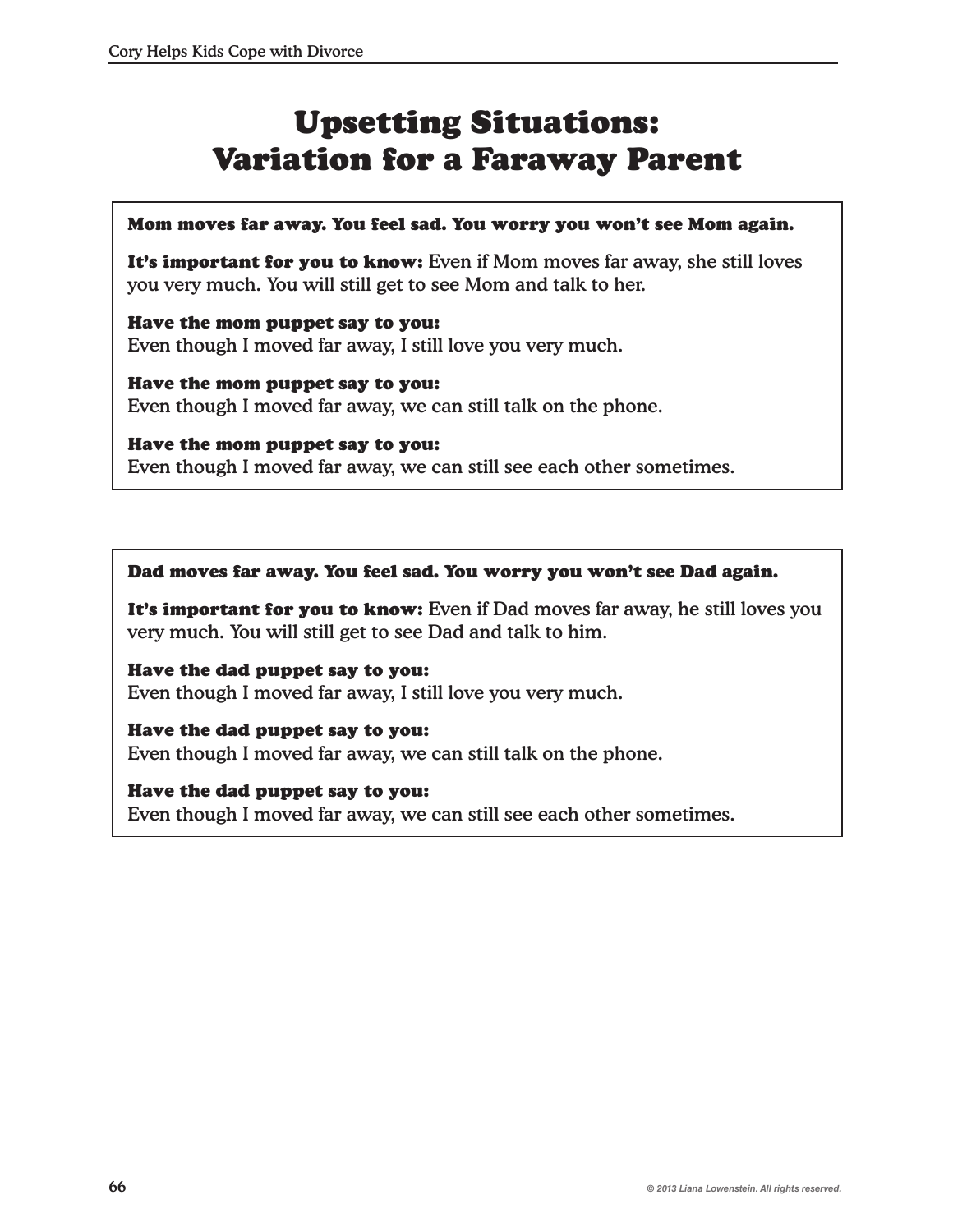# **Tips for Helping Children Cope with a Faraway Parent**

# Dear Parents,

Long-distance parenting is one of the most difficult challenges facing divorced parents and their children. It is important for both parents to work to ensure that the relationship between the parent at a distance and their child continues. This can be a challenge, particularly if there is anger or resentment about the long-distance arrangement. It requires effort and a commitment to the parent-child relationship. If both parents keep the focus on the needs of the children, it becomes easier to take the actions that will help them thrive.

# **Helping Your Child Cope When You Live Far Away**

As the long-distance parent, you must put effort into maintaining your relationship with your child. Try to remember that being a long-distance parent does not mean that you will automatically disappear from your child's life. It just requires some motivation, creativity, and cooperation to maintain a strong relationship with your child. Below are some ideas:

- As the adult, it is your responsibility to initiate contact with your child. Do not put the onus on your child to call or email you. You take the lead! Try not to take it personally if your child does not call you right back or is not very talkative on the phone. This is pretty normal for children and usually has nothing to do with you.
- Set up a regular schedule for contact and follow it faithfully. Your child needs to be able to count on you to follow through.
- Show interest in your child's life. Ask about the things that are important to your child, such as school, friends, extra-curricular activities, etc. Know the names of your child's teacher and closest friends.
- Keep the contact with your child positive. If you feel the need to encourage improved behavior, make sure you balance those comments with positive ones. Try to give three good comments to one "do better" comment.
- When talking with your child, try to avoid asking questions that will yield yes, no, or one-word answers. Instead, ask open-ended questions that invite more. For example, instead of asking, "Did you have a good time at David's birthday party?" which will likely elicit a yes or no and then silence, ask, "What did you do at David's birthday party?" At least now, you are likely to get some information.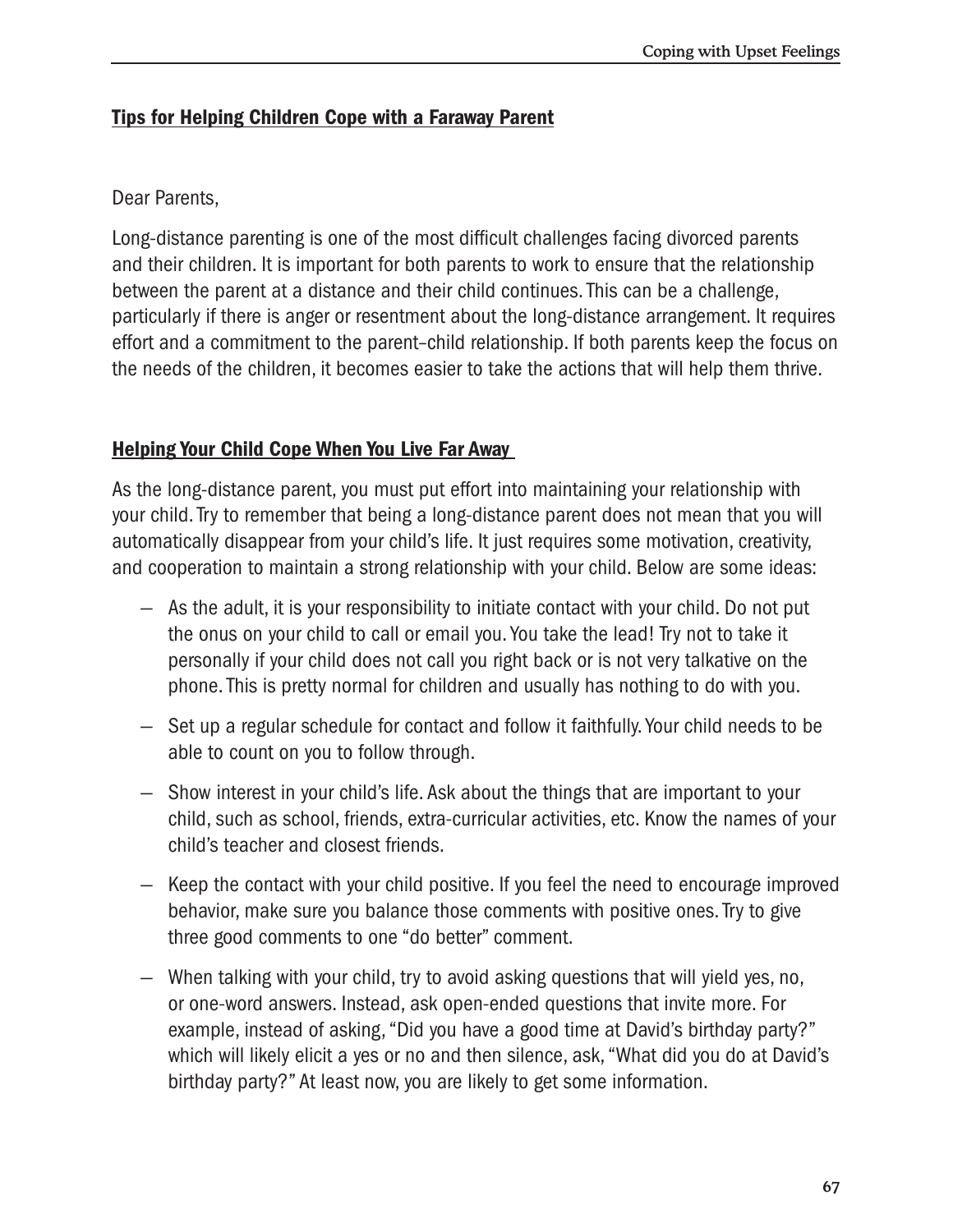- Never badmouth the other parent to your child and do not use your communication time with your child to grill him about the other parent. Keep your child out of the middle.
- Send videos of yourself reading bedtime stories to your child, showing parts of your day, etc.
- Have "Show and Tell" via Skype, FaceTime, or another video-calling software. Encourage your child to show and talk about something that is important to him. such as a drawing he made.
- Create a family website and post information and pictures to each other.
- Stay in contact with your child's other parent and respect their house rules. Clear things with the other parent before mentioning them to your child.

# **Tips for the Residential Parent**

Since your child is living with you, it becomes your responsibility to support the relationship between your child and his long-distance parent. You do not have to do all the work-just your 50%. The other 50% belongs to the long-distance parent. Below are some suggestions that will help you in your important role:

- Never badmouth the other parent to your child. What you say to your child about the other parent can influence the success or failure of your child's relationship with the long-distance parent. Remember that your child will be emotionally healthier now and in the long term if he maintains positive contact with the other parent, even if it is predominantly a long-distance relationship.
- Support the long-distance parent's attempts to stay in touch with your child. For example, ensure that your child is available for scheduled telephone calls. Or set up an email account for your child so that he can have a way to be in touch with the other parent. Give your child privacy and space to spend time with the other parent via phone, email, etc. Offer your own ideas about ways your child can maintain positive contact with the other parent.
- Share relevant information with the long-distance parent. Make it easy for the parent to get information from school, physicians, coaches, etc. Consider investing in one of the online programs that have been developed for divorced parents such as Our Family Wizard (www.ourfamilywizard.com). With it you can provide information about your child that the other parent can access day or night, and vice versa. Parents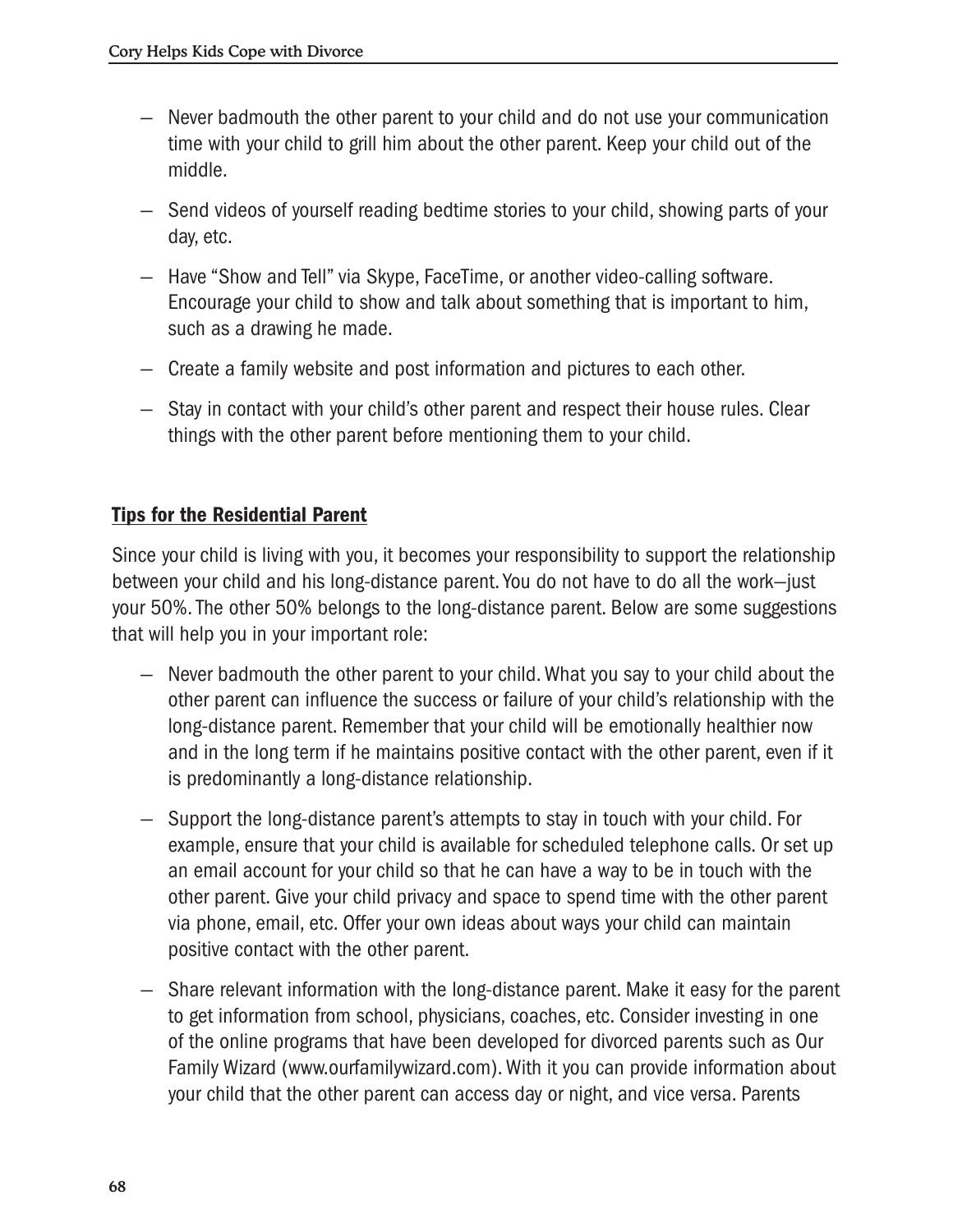who have information tend to be more involved and feel more connected to their children.

- Help keep the other parent "alive" for your child. For instance, allow your child to display a photograph of the other parent in his bedroom. Encourage your child to talk about the other parent.
- Let your child know that you want him to spend time with his other parent. Do your part to handle travel arrangements and get your child ready to transition to the other parent.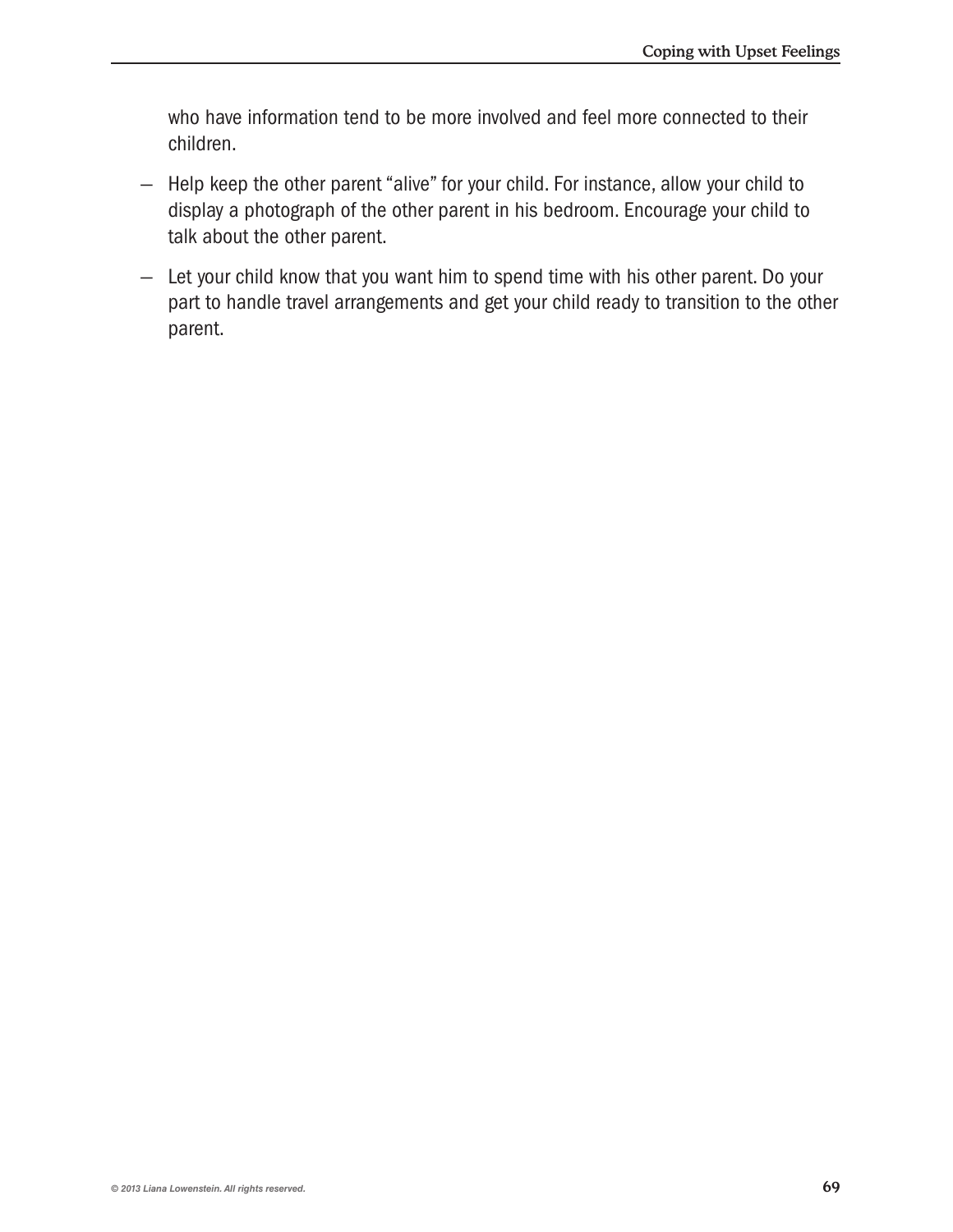# Upsetting Situations: Variation for an Absent Parent

You don't get to see Dad. This makes you feel very sad, angry, and confused.

It's important for you to know: Sometimes parents don't see their kids. When this happens it is because that parent has big grown-up problems that have nothing to do with anything you did wrong or bad. Even though you are not seeing Dad, you still have a mom to take care of you and love you!

# Put the dad puppet on the other side of the room.

Have the mom puppet say to you: Dad is not seeing you because he has big grown-up problems to work on.

Have the mom puppet say to you: You did not do anything wrong or bad to make Dad go away.

## Have the mom puppet say to you:

I am here to take care of you and love you.

You don't get to see Mom. This makes you feel very sad, angry, and confused.

It's important for you to know: Sometimes parents don't see their kids. When this happens it is because that parent has big grown-up problems that have nothing to do with anything you did wrong or bad. Even though you are not seeing Mom, you still have a dad to take care of you and love you!

## Put the mom puppet on the other side of the room.

Have the dad puppet say to you: Mom is not seeing you because she has big grown-up problems to work on.

Have the dad puppet say to you: You did not do anything wrong or bad to make Mom go away.

## Have the dad puppet say to you:

I am here to take care of you and love you.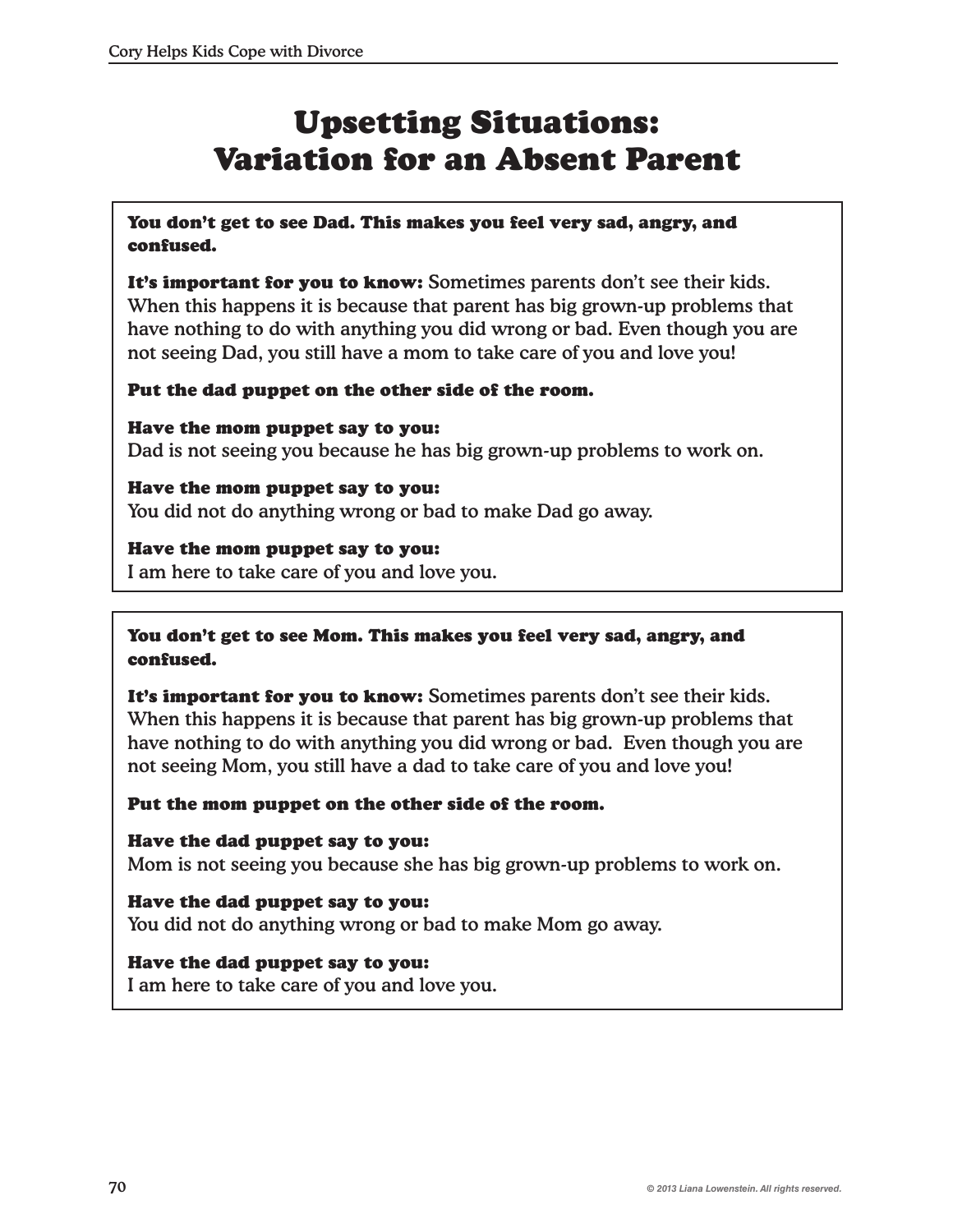# Tips for Helping Your Child Cope with an Absent Parent

# Dear Parent,

Your child may be estranged from a parent either because his parent abandoned the family or because access with a parent was terminated. Talking openly and appropriately with your child about the absent parent, and answering your child's questions, can ease your child's feelings of confusion, sadness, anger, guilt, and rejection. If you do not answer your child's questions, he may ask others and may not get appropriate information about his family situation. It is important that your child gets the information he needs from you. It is also better for your child to feel he can talk to you about difficult topics. Talking about your family situation with your child will help to build trust and closeness in your relationship with your child. Below are some tips for helping your child cope with an absent parent:

- Do not show your anger or frustration about the absent parent to your child, and do not badmouth the other parent, as this will only escalate your child's bad feelings. Rather, focus on your child's feelings. It is completely appropriate for you to express how disappointed you once were that the other parent was not able to be part of your family, but that is not something that should be dwelled upon in the conversations with your child.
- Talk about some of the positive things that you liked about the other parent. Do not let your negative feelings toward the other parent come out when you are having these discussions. Show your child photos of the other parent, and use these photos as a way to share appropriate information such as what their parent looked like and how you met. One idea is to put together a shoe box that contains photos, mementos, and stories of the other parent. Over the years, your child can look through the box and remember the stories connected to each item. This will help your child gain a sense of family roots and identity.
- $-$  Provide your child with information about his extended family. Again, if you have photos, this can be helpful to aid in your discussion. If not, you can draw pictures to help your child visualize his grandparents, aunts, uncles, etc.
- $-$  Young children do not need to know the details underlying the reasons for the parent's absence in their life. A general statement that alleviates potential feelings of guilt is sufficient, such as: "Mom/Dad is not seeing you because he/she has big grown-up problems. These big grown-up problems have nothing to do with anything you did wrong or bad."